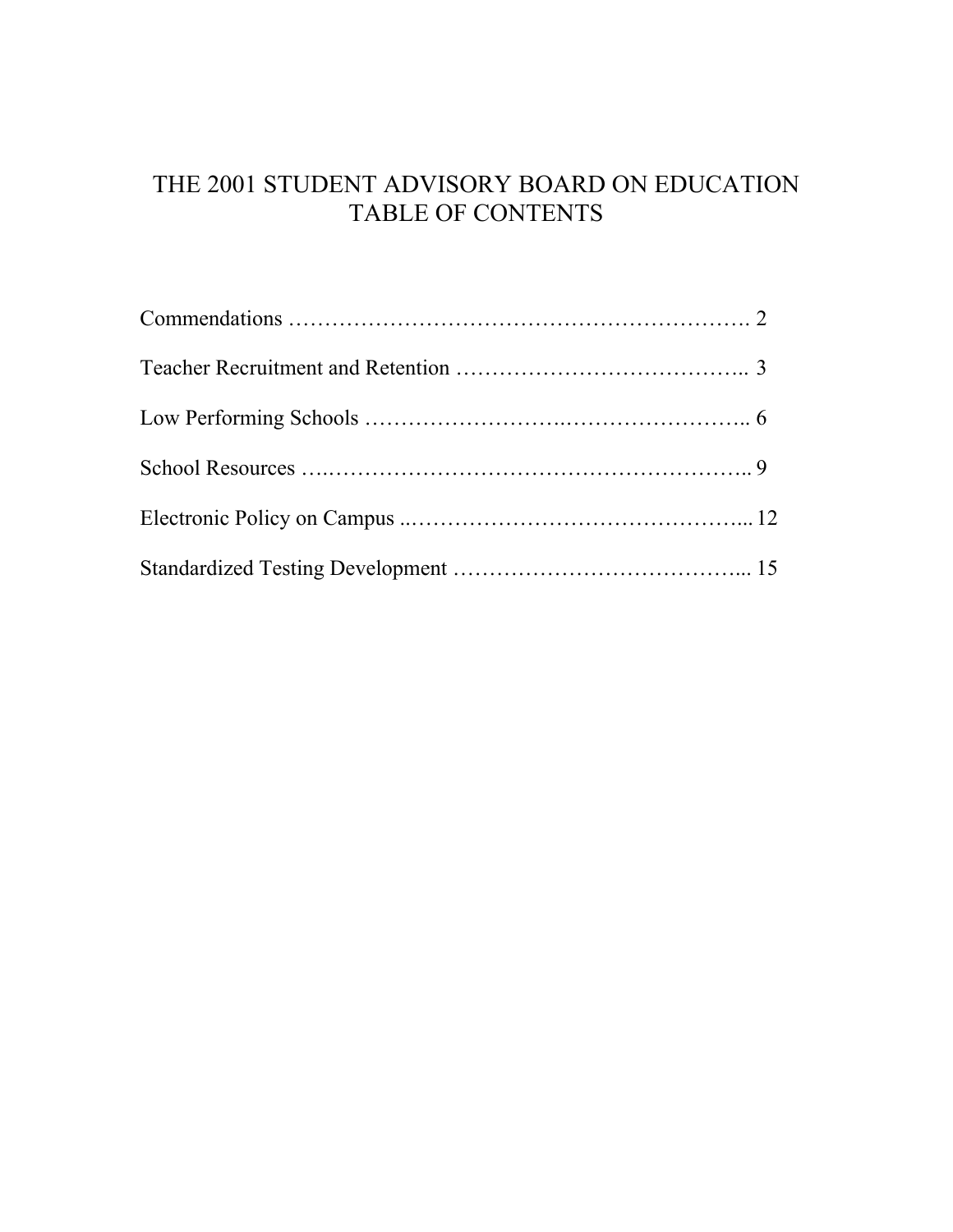# **COMMENDATIONS**

**The Student Advisory Board on Education, a program of the California Association of Student Councils, would like to extend the following commendations:**

The Student Advisory Board on Education commends the Honorable Governor Gray Davis for his continued commitment to improving California education and for his increased support of student leadership programs through the California Association of Student Councils.

The Student Advisory Board on Education commends the Honorable Delaine Eastin, California State Superintendent of Public Instruction, for the marked improvement she has achieved for California public education through her excellent leadership of the California Department of Education

The Student Advisory Board on Education commends the California State Board of Education for working endlessly to implement a system of standards, accountability, and assessment that will serve as a stellar model of public education for all states.

The Student Advisory Board on Education commends the Department of Consumer affairs for their commitment to student involvement in solving the problems that our state faces in terms of energy conservation.

The Student Advisory Board on Education commends the California State Board of Education for its continued support of programs like the Student Advisory Board on Education and the opportunities that it affords student leaders to participate in the education policy making process.

The Student Advisory Board on Education furthermore congratulates Erica Gonclaves, Student Member of the California State Board of Education, for her recent appointment and commends her for her enthusiasm for student involvement in the educational process.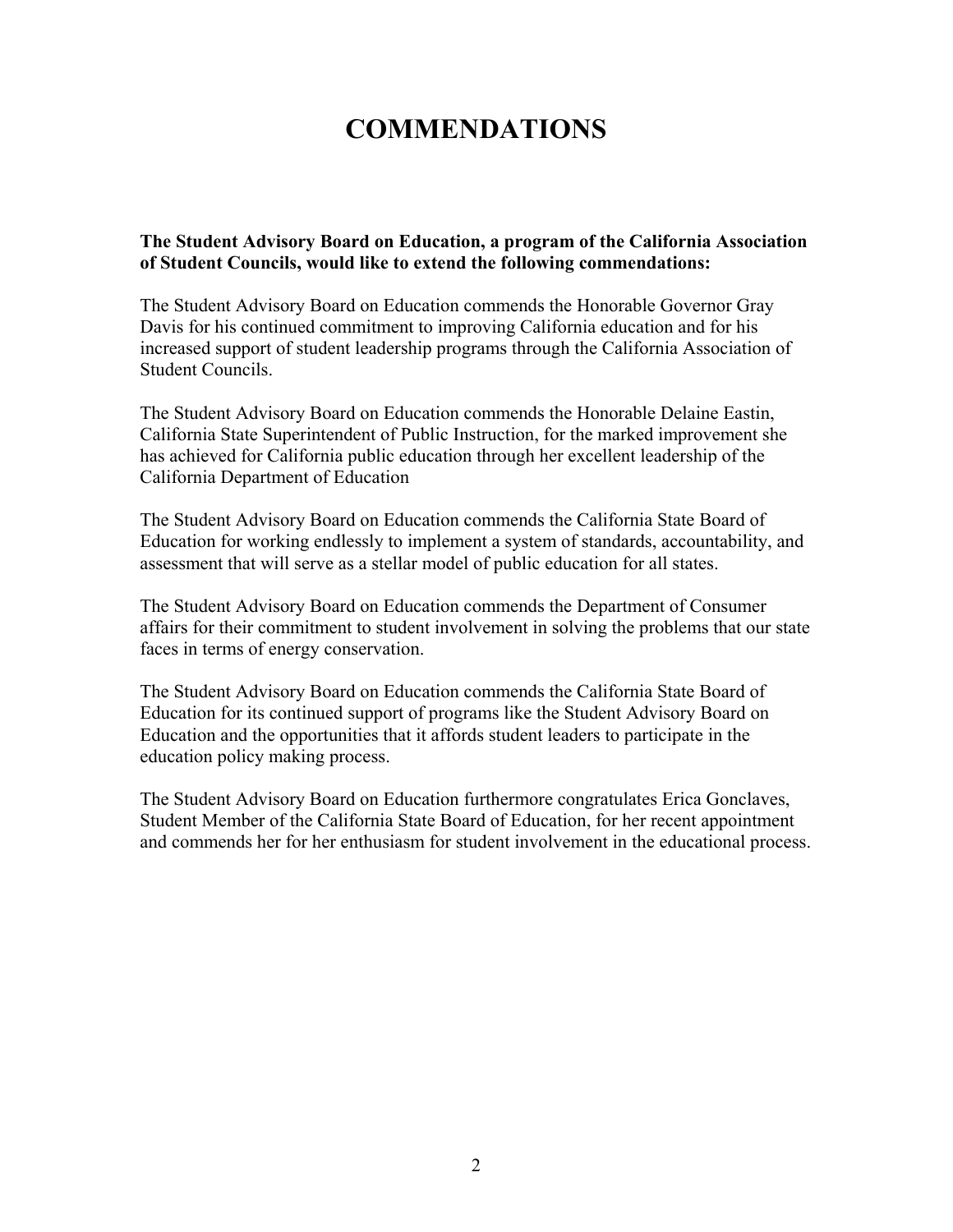Issue  $#$ 

Wednesday, November 7, 2001 AGENDA

#### **I. RECOMMENDATION**

The Student Advisory Board on Education, a program of the California Association of Student Councils, recommends that the State Board of Education create a statewide committee to formulate a campaign to recruit teachers. This committee should include all stakeholders of California's Public School System, including students, parents, teachers, administrators, community leaders, and media representatives.

#### **II. SUMMARY OF PREVIOUS STATE BOARD OF EDUCATION DISCUSSION AND ACTION**

## **A. Previous Student Advisory Board on Education Discussion and Action:**

- 1969, Abolishment of Teacher Tenure
- 1975, Revision of the Tenure System
- 1977, Additional Standards for Tenured Teachers
- 1977, Teacher Retirement
- 1978, Student Participation in Screening Teacher Candidates
- 1982, Teacher Subject Qualifications
- 1983, Teacher Lay-Off Priorities
- 1985, Future Educators

## **B. Present Pertinent Regulations and Policy:**

- Sec. 44751, Teacher Recruiting Incentive Program
- Sec. 44200, Teacher Credentialing
- Sec. 44700, Classroom-Teacher Instructional Improvement Programs

## **III. SUMMARY OF KEY ISSUES**

The California educational system is overflowing with students while there is a dearth of teachers. The system gains students faster than it can attract teachers to teach them. The poor recruitment and retention of teachers is diminishing the quality of education in California because:

- Unprepared teachers are being placed in classrooms thereby decreasing the quality of education.
- Incoming teachers find that beginning salaries are insufficiently low for California's high standard of living.
- Inadequate use of funds limits a teacher's ability to teach effectively.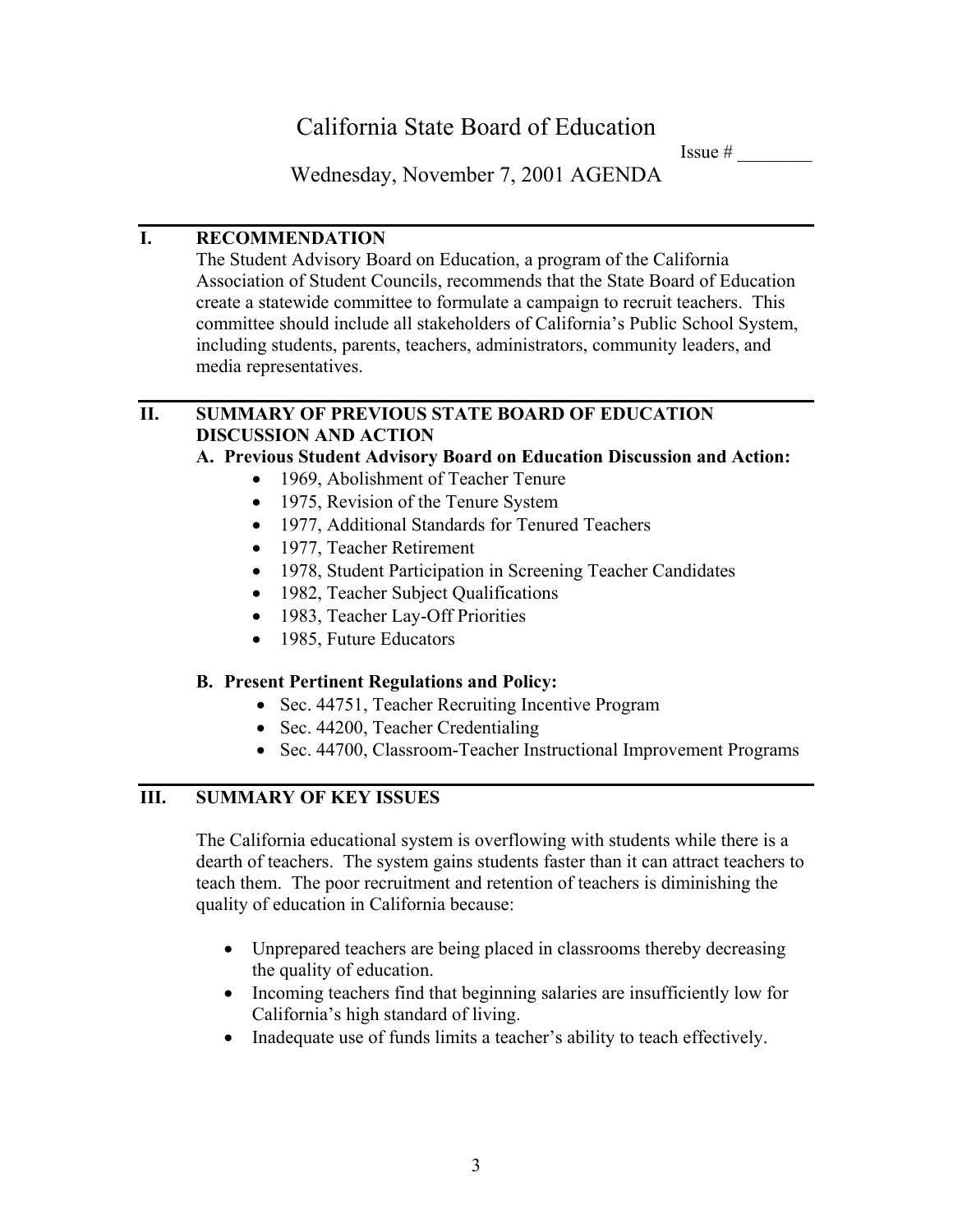This proposal carries minimal costs likely to include administrative expenses associated with operating the committee. Once the committee has determined the nature of their campaign, there will be additional expenditures required. The California State Legislature will be responsible for these costs.

## **V. BACKGROUND INFORMATION A. CRITERIA FOR IMPLEMENTATION**

The Student Advisory Board on Education recommends the following steps to aid in the recruiting and retaining of teachers so that California may have an adequate number of certified teachers statewide.

- Establish a statewide recruitment committee to research and assess current recruitment efforts throughout the state; this committee will also create a campaign to promote recruitment and retention in all districts.
- Recommend that the State Board of Education set aside funds specifically for a statewide recruitment committee consisting of students, parents, teachers, administrators, community leaders, and media representatives.

#### **B. FIELD INVOLVEMENT**

In order for these steps to produce success, the Student Advisory Board on Education recommends:

- Each California school district submits nominations for each stakeholder position (i.e. students, teachers, administrators, parents, community leaders, and media representatives).
- The State Board of Education will recommend methods for nomination process in each district.

#### **C. ALTERNATIVES**

In the event that the State Board of Education is unable to implement this committee, the following alternatives are recommended:

- The State Board of Education shall conduct surveys amongst former teachers as to why they moved out of the teaching industry.
- The State Board of Education shall recommend that the legislature offer tax reductions for teachers.
- The State Board of Education shall host a conference that addresses the issue of recruitment and retention of teachers, which is attended by students, teachers, parents, administrators, community leaders, and media representatives.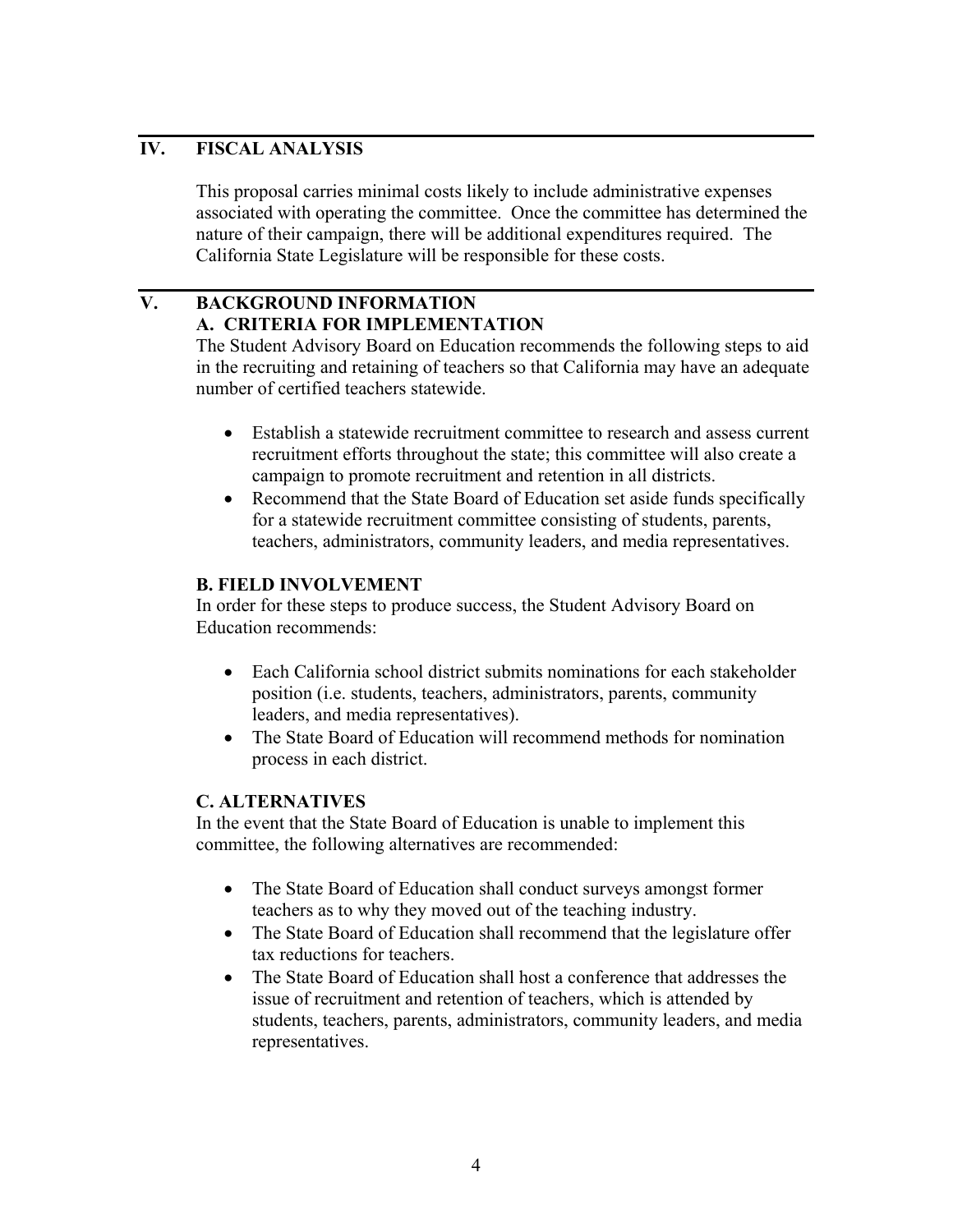The population of students in California is increasing at a fast pace and our educational system needs to change to fit the needs of society. The cost of living in California is also increasing each day, and teachers are finding it harder to support themselves. Also, there is a greater potential for comfortable living in other employment opportunities. A larger percentage of teachers are nearing retirement age and we need to accommodate for both the loss of retiring teachers as well as the increased amount of students in California. Finally, qualified teachers are needed throughout the state, particularly in underprivileged and lowperforming schools.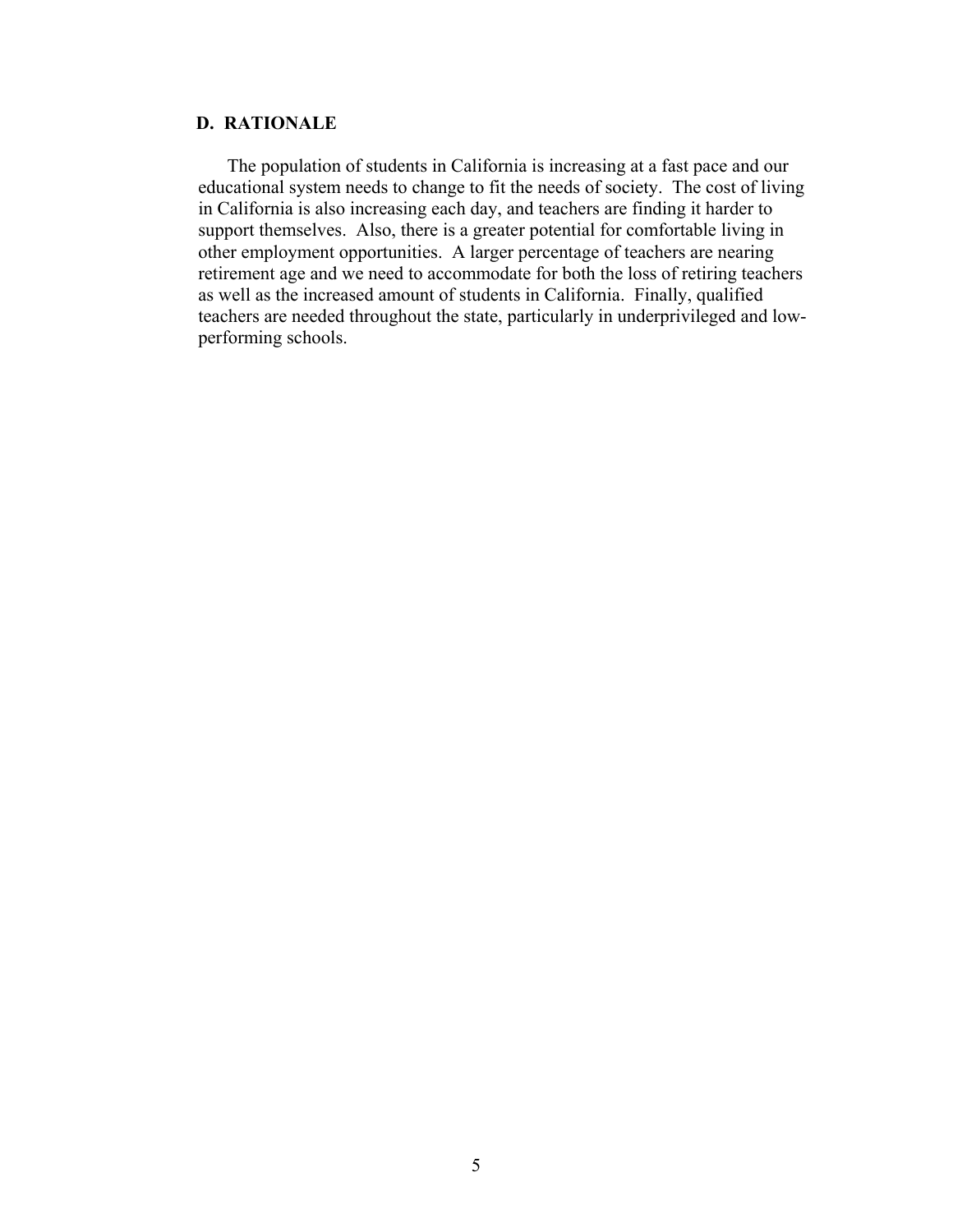Issue  $#$ 

Wednesday, November 7, 2001 AGENDA

## **I. RECOMMENDATION**

The Student Advisory Board on Education, a program of the California Association of Student Councils, recommends that the State Board of Education establish programs that will have a positive influence on the success of all students in low performing schools.

## **II. SUMMARY OF PREVIOUS STATE BOARD OF EDUCATION DISCUSSION AND ACTION**

#### **A. Previous Student Advisory Board on Education Discussion and Action:**

• This is the first year that the Student Advisory Board on Education has addressed this issue.

## **B. Present Pertinent Regulations and Policy:**

- Public Schools Accountability Act of 1999
- AB 961 (Sec. 52055.6-52055.655), High Priority School Grant Program for Low Performing Schools

## **III. SUMMARY OF KEY ISSUES**

The need for improved programs in low performing schools is most apparent in the following areas:

- Teachers are not providing for the specific needs of each individual student.
- ESL students are being expected to perform at a similar level as Englishfluent students.
- Students are passing grade levels without fulfilling all state requirements, especially in elementary students.
- Preparing students for standardized tests is seen as a higher priority that teaching basic school curriculum. This leads teachers to spend less time teaching fundamental requirements.

## **IV. FISCAL ANALYSIS**

To establish and maintain the programs for low performing schools, the State Board of Education will bear certain additional costs. The costs for setting up and running programs that improve low performing schools will include equipment costs for an informational hotline and material incentives to encourage student improvement. Additional costs will include funds for the training of mentors, advertising of programs, and materials for mentors.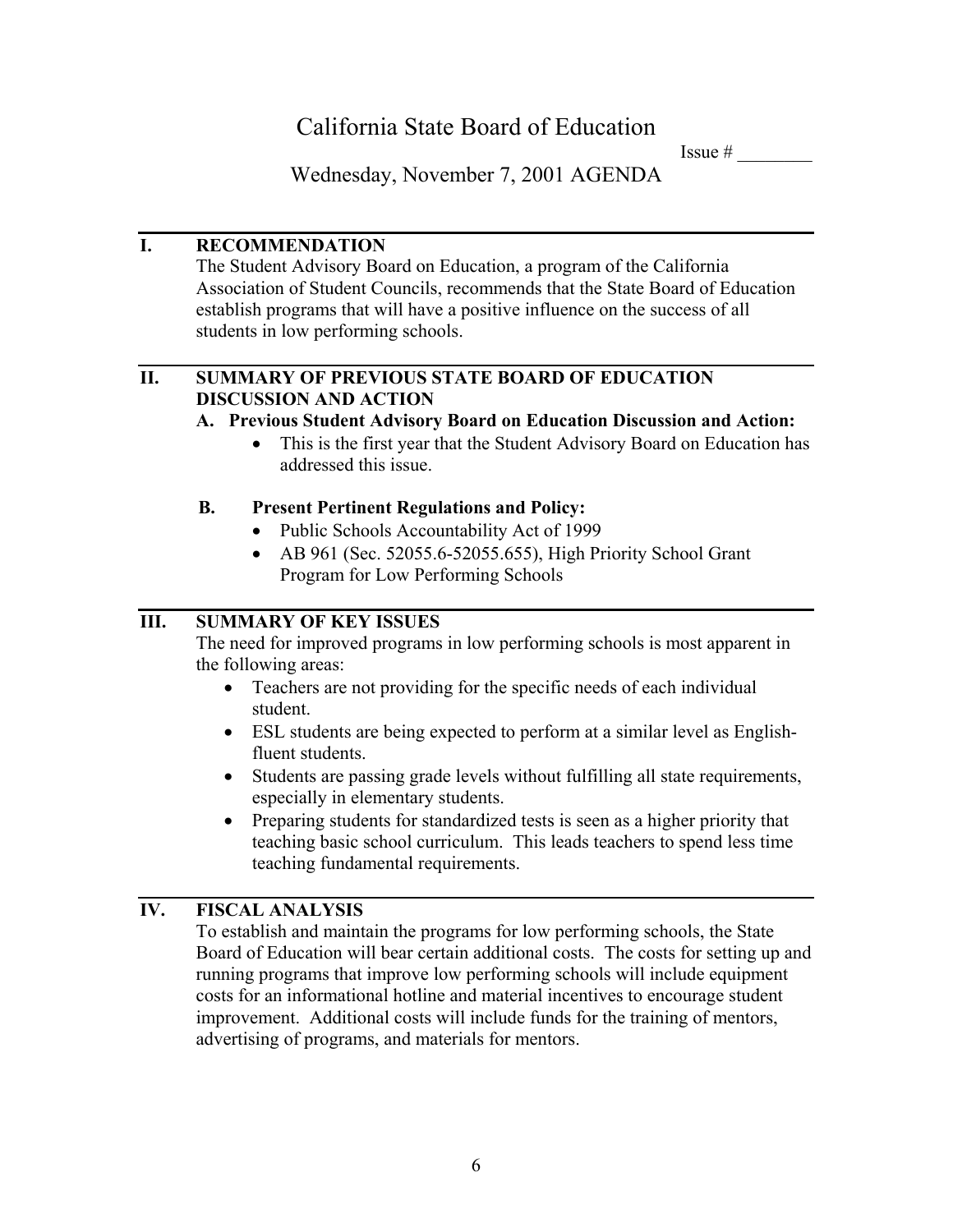#### **V. BACKGROUND INFORMATION A. CRITERIA FOR IMPLEMENTATION**

The Student Advisory Board on Education recommends that these changes be implemented for the improvement of low performing schools.

- The State Board will begin to solicit corporations to become involved with schools.
- The State Board will allow teachers-in-training to receive credentials for work in low performing schools.
- The State Board will offer incentives to encourage the involvement of community members and corporations in schools.
- The State Board will publicize programs that offer credits for students who mentor peers.
- The State Board will formulate standard curricula for classes that deal with careers, guaranteeing that the students will be receiving the information needed to increase the knowledge of students in the areas they are interested.
- The State Board will create pamphlets and distribute them to local school districts in order to recruit mentors and set up mentor programs.

## **B. FIELD INVOLVEMENT**

In order for our proposal to flourish, the following will occur:

- Local districts and administration will give credits to those students who are mentors in mentor programs.
- Local districts will distribute pamphlets given to them by the State Board of Education for schools' use in gaining corporate partnerships.
- The Department of Education will distribute pamphlets for schools' use in offering mentor programs.
- Districts provide incentives for community members involved with schools.

## **C. ALTERNATIVES**

In the event that the above recommendations are not accepted, the Student Advisory Board on Education proposes that, at the last, the following will occur:

- The State Board shall send pamphlets to all schools suggesting that, if not already implemented, they establish centers that would contain information on colleges and set up programs that will have college representatives speak to students.
- The State Board shall suggest to all schools that they initiate an annual "Career Day" and implement programs that provide students with opportunities to have internships with businesses.
- The State Board shall recommend that each school set up an information hotline for parents regarding school announcements and activities.
- The State Board shall encourage districts to recognize students who significantly improved their GPA.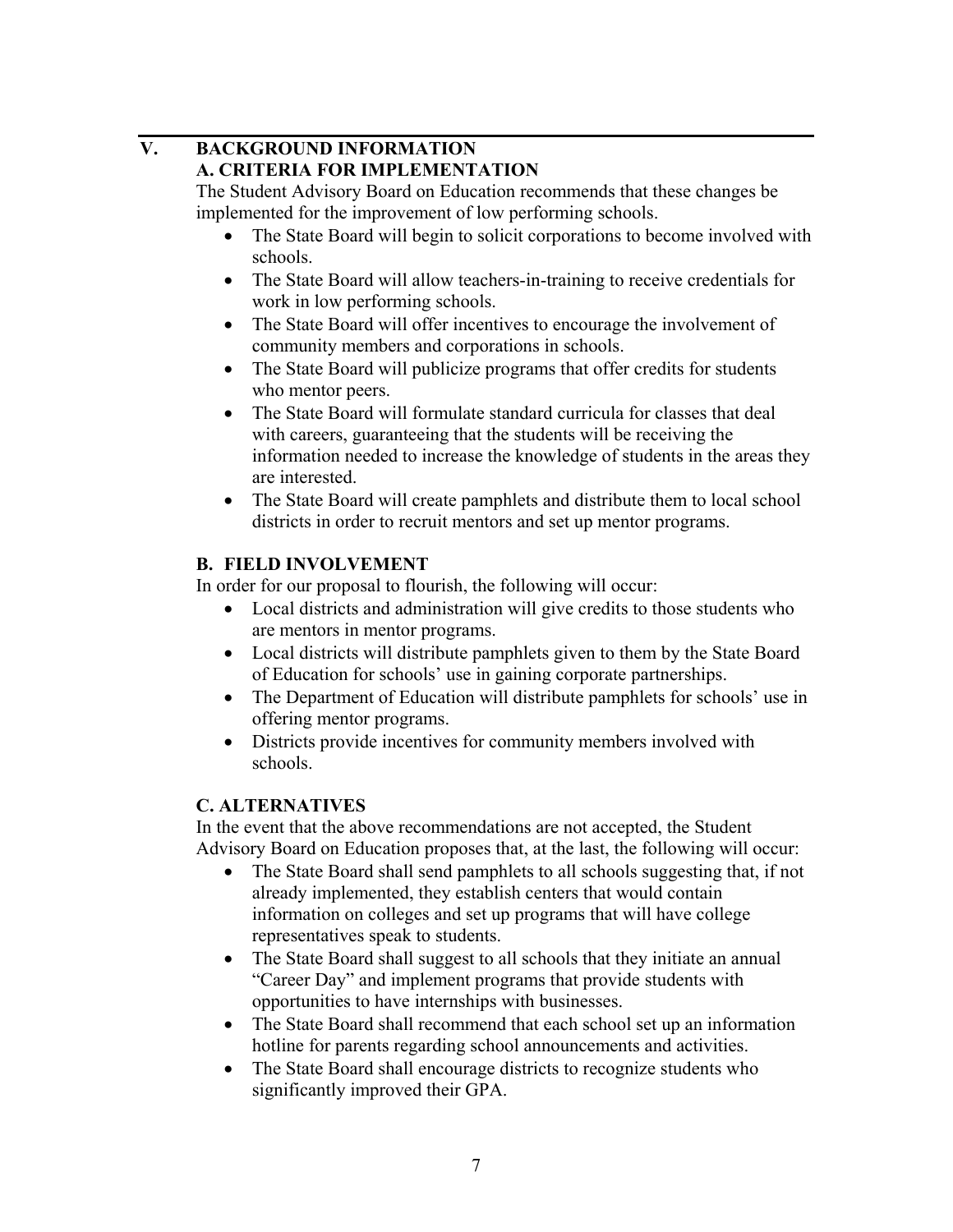Many obstacles prevent low performing schools from achieving appropriate performance levels. There is a lack of attention towards the future of students with regard to college and higher education. Many low performing schools do not motivate students to reach for their dreams and goals. Mentoring programs exist and are known to be effective, but there aren't enough programs to support all low performing schools. Communities and parents are less involved in schools and the educational process because of barriers such as time restraints and difference of language. All of these problems are working against students in low performing schools and can be discouraging for students as well as their schools. Without changes, these schools will continue on their downward spiral, negatively affecting their students' futures. With the changes the Student Advisory Board on Education has suggested, low performing schools will accomplish their goal of rising above the standards of the state.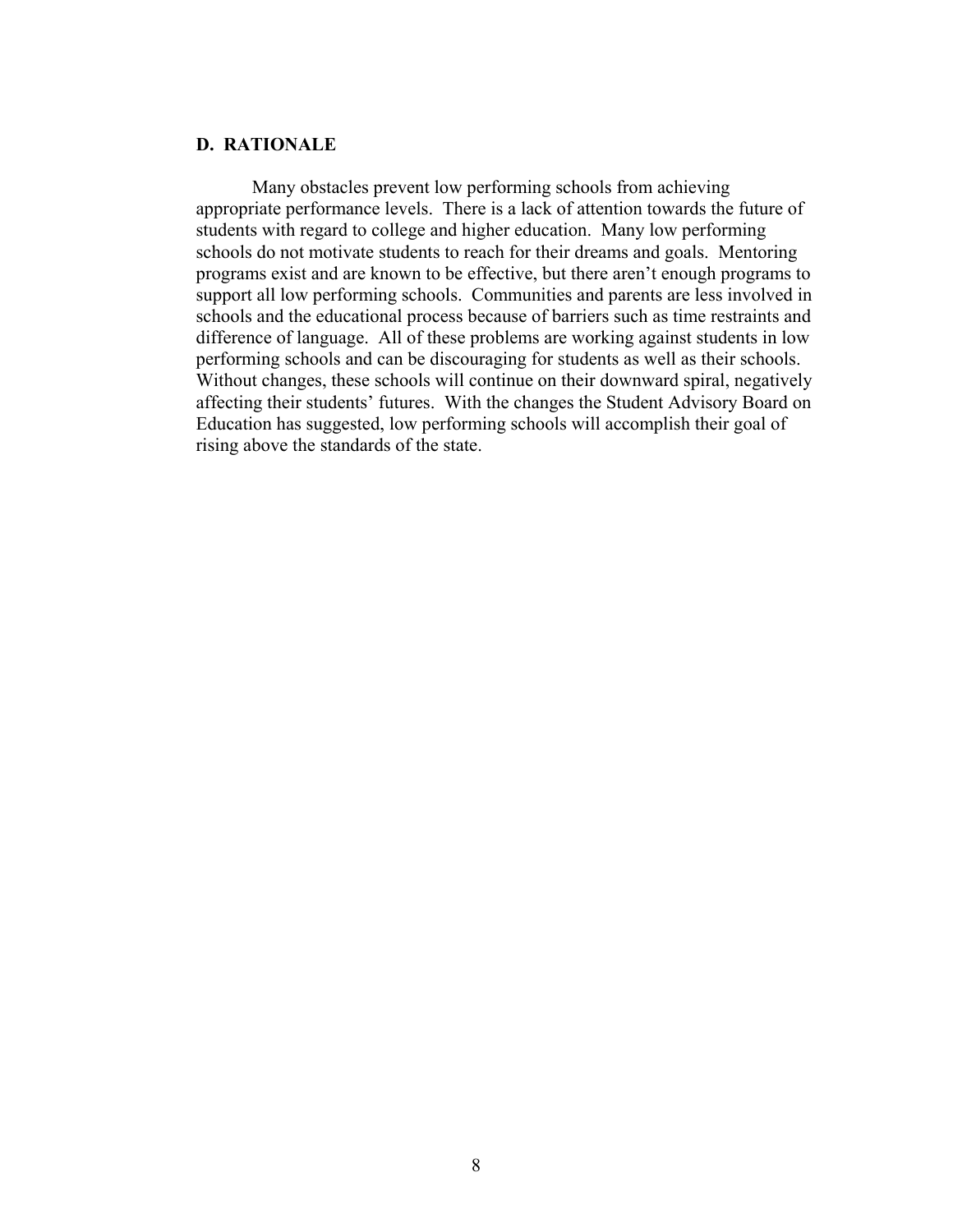Issue  $#$ 

Wednesday, November 7, 2001 AGENDA

#### **I. RECOMMENDATION**

The Student Advisory Board on Education, a program of the California Association of Student Councils, recommends that the State Board of Education allow student representation on, and the expansion of, the Coordinated Compliance Review (CCR). In addition, a panel of students should be chosen through necessary means to help the CCR in the process of auditing resources, not only in low performance schools, but also in all schools throughout California.

#### **II. SUMMARY OF PREVIOUS STATE BOARD OF EDUCATION DISCUSSION AND ACTION**

#### **A. Previous Student Advisory Board on Education Discussion and Action:**

- 1967, Instructional Material Selection Committee
- 1969, Re-evaluation of State Provisions for Educational Funds
- 1969, Student Representation on Local District Boards
- 1971, Student Participation in Personal Screening
- 1974, Student Participation in Evaluation of Certified Personnel
- 1974, Student Representation on Local Boards of Education
- 1975, Student Evaluation of Certified Personnel
- 1975, Student Participation in Personnel Screening
- 1987, Student Representation on State Committees
- 1988, Student Representation on District Committees

#### **B. Present Pertinent Regulations and Policy:**

- Sec. 52050, Public Schools Accountability Act of 1999
- Sec. 52050.5, Findings and Intent for Public Schools Accountability Act of 1999
- Sec. 52053, Under-performing Schools Program
- Sec. 52056, High Achieving/Improving Schools Program

## **III. SUMMARY OF KEY ISSUES**

Students are not equipped with the resources they need to successfully guide them through their educational career. The need for improvement is most apparent in these areas:

- The lack of communication and misinterpretation between state and district levels with regards to the implementation of current policies concerning resource allocation.
- Students have no opportunity to give input in decisions about what resources are needed.
- Available resources are not optimized.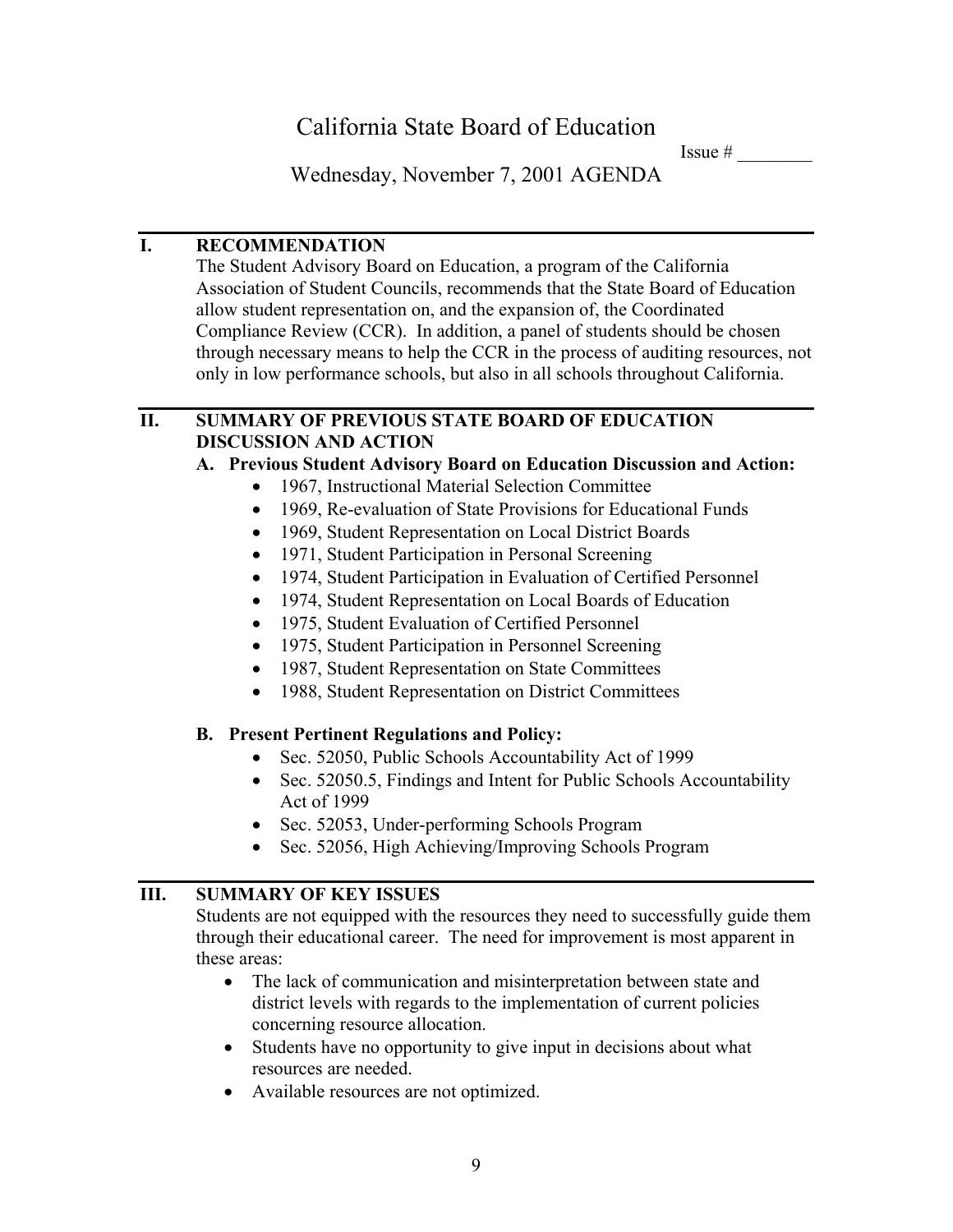This program calls for the creation and collaboration of various committees on both the state and district levels. The creation of the CCR Student Panel would have costs similar to that of the Western Association of Schools and Colleges (WASC). These costs and processes would include application fees, the selection process, a training program for chosen students, and the reimbursement of travel and accommodations of students during the auditing process. Funds would come from CCR, State Board of Education, Title One funding, grants, and schools.

#### **V. BACKGROUND INFORMATION A. CRITERIA FOR IMPLEMENTATION**

The Student Advisory Board on Education recommends the following changes in order to best support this program:

- The State Board of Education ought to support legislation to expand the Coordinated Compliance Review's (CCR) audit to include all schools.
- The CCR needs to set up process for student training and qualifications.
- Students should be incorporated into the auditing process.
- The State Board of Education should evaluate the success or failure of the new CCR auditing process within four years of the program's implementation.
- After the nomination of students, CASC will select final students to be recommended to CCR.
- The format of selection for students mirrors that of WASC.

## **B. FIELD INVOLVEMENT**

In order for our proposal to succeed the following needs to occur:

- CCR and CASC need to participate in the student selection process.
- Local districts needs to agree to the auditing process.
- CCR must provide a training program for students.
- Students must commit to their duties if selected.
- Schools must acknowledge the responsibilities of students on the CCR Student Panel.

#### **C. ALTERNATIVES**

The State Board of Education may consider the following alternatives, in addition, to the above recommendations:

- Recommend that the legislature expand auditing to include all schools statewide of the resources.
- Suggest that schools approve specific minimum standards for instructional supplies in schools.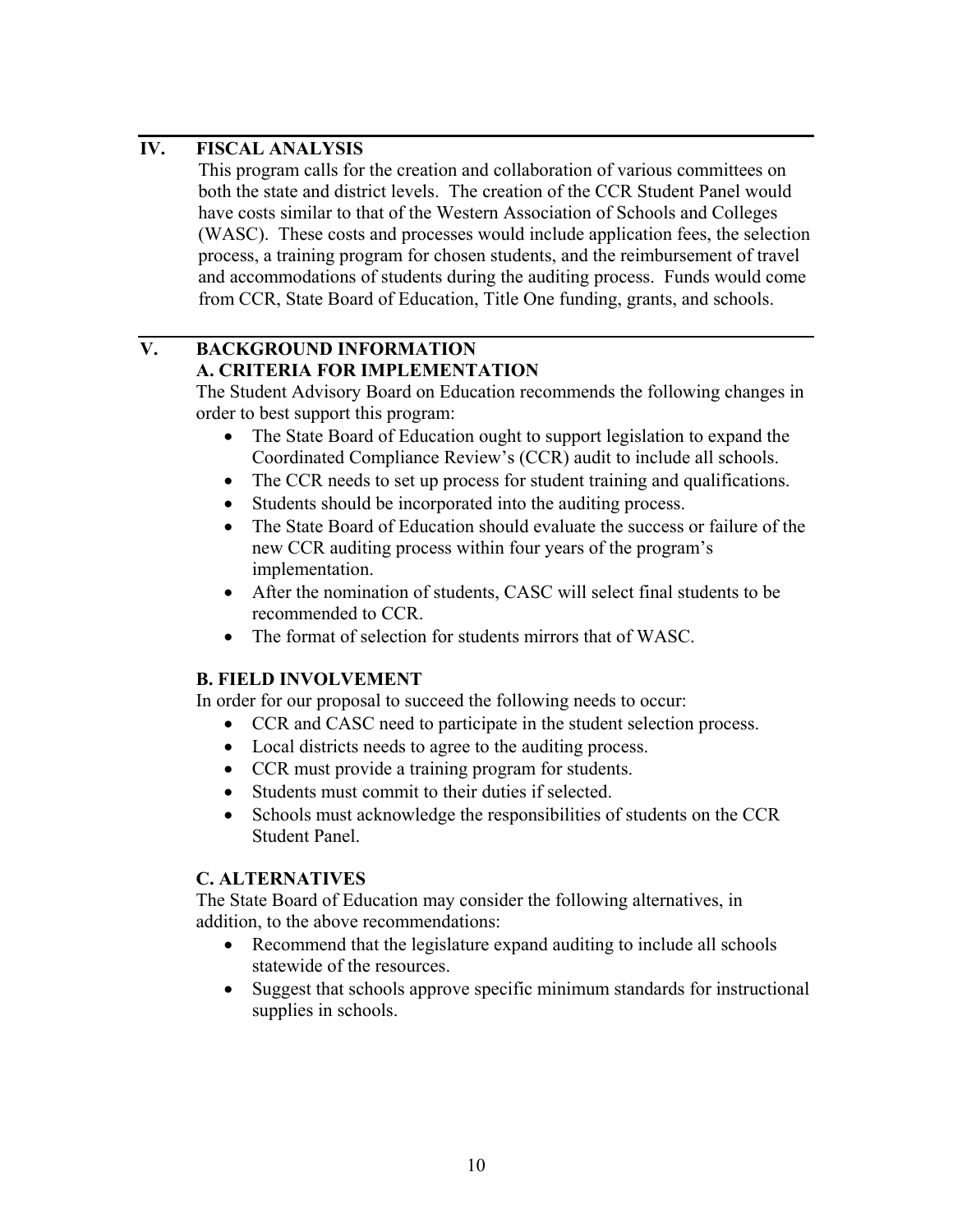While funds are allocated for resources in California, many schools are left without sufficient, updated instructional materials. Without such materials, the value of education deteriorates, and consequently undermines the ability of students to achieve their full potential.

It is the lack of successful communication between the state and district levels that inhibits current policies from being implemented effectively. Students, who are first hand consumers of California public education, offer a realistic perspective on the status of current instructional policies. Therefore, including a student in the auditing process would allow a more robust view of what resources are needed in the classroom. Finally, by implementing this program, we will insure that the students of California reap the maximum benefits of their education.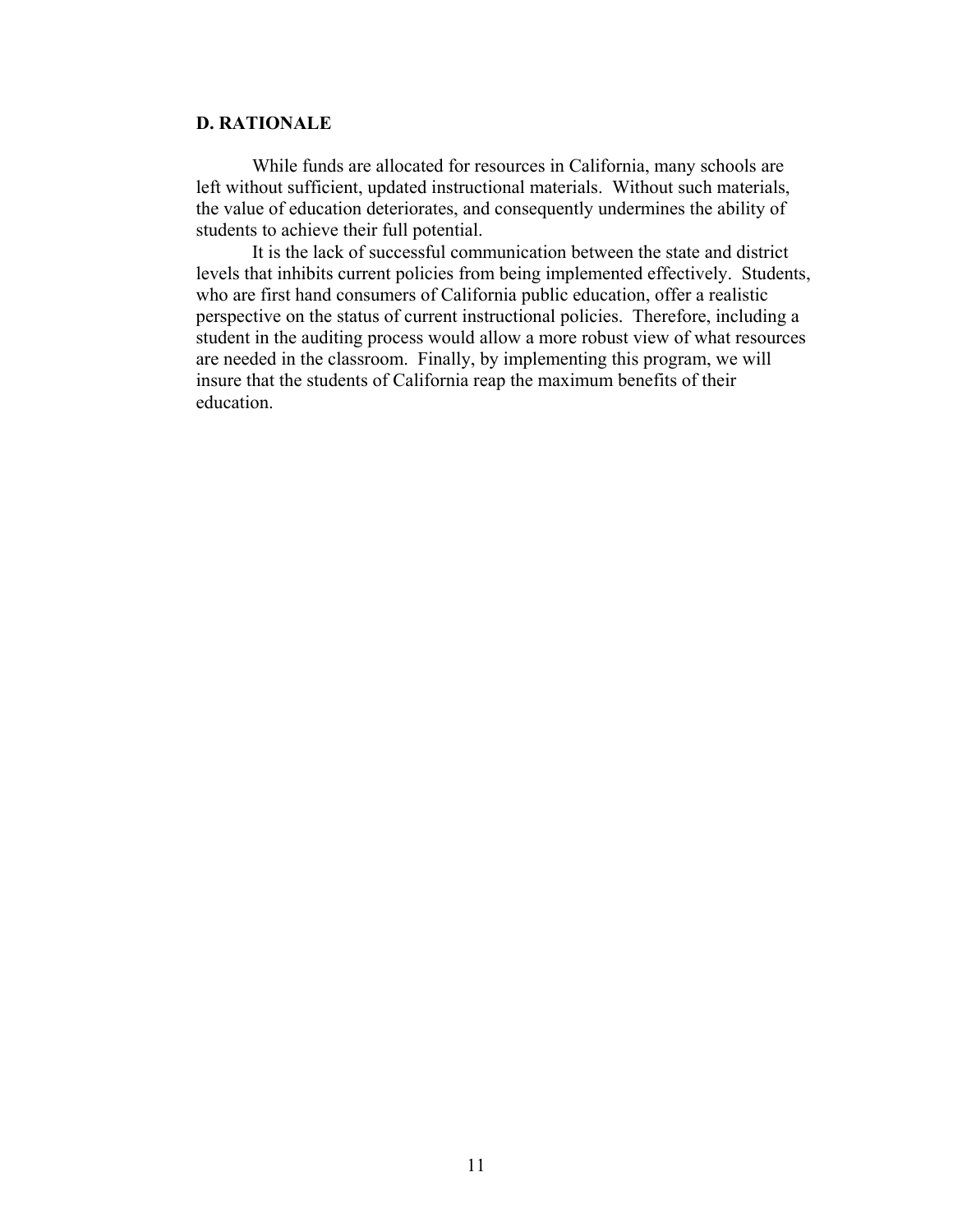Issue  $#$ 

Wednesday, November 7, 2001 AGENDA

## **I. RECOMMENDATION**

The Student Advisory Board on Education, a program of the California Association of Student Councils, recommends that the State Board of Education revise or reverse its current state law on electronic signaling devices and allow the usage of communicative electronic devices on all K-12 campuses in California.

## **II. SUMMARY OF PREVIOUS STATE BOARD OF EDUCATION DISCUSSION AND ACTION**

#### **A. Previous Student Advisory Board on Education Discussion and Action:**

• This is the first year that the Student Advisory Board on Education has addressed this issue.

## **B. Present Pertinent Regulations and Policy:**

• Sec. 48901.5 of Ed. Code (1998): Ban on electronic signaling devices using radio waves on school campuses, except for those licensed by physicians, being vital to the health of the ascribed individual.

## **III. SUMMARY OF KEY ISSUES**

While there is a ban on electronic signaling devices, currently, no statewide standard regulation for the usage and allowance of communicative electronic devices on California school campuses exists. A statewide standard is necessary for the following reasons:

- Communicative electronic devices are useful for safety and during emergency situations.
- Communicative electronic devices are useful for students who must walk home after dark or through dangerous neighborhoods.
- Students are able to communicate with their parents/guardians regarding unexpected schedule changes (i.e. cancellation of after-school practice).
- Providing an electronic link between parents and students.
- Conflicting district and school policies on communicative electronic devices in classrooms, their usages, and their definitions.
- In this age of technology, students will be able to use communicative electronic devices to their advantage.
- Communicative electronic devices compliment education, letting students for example, take notes and organize their schedules in accordance with homework.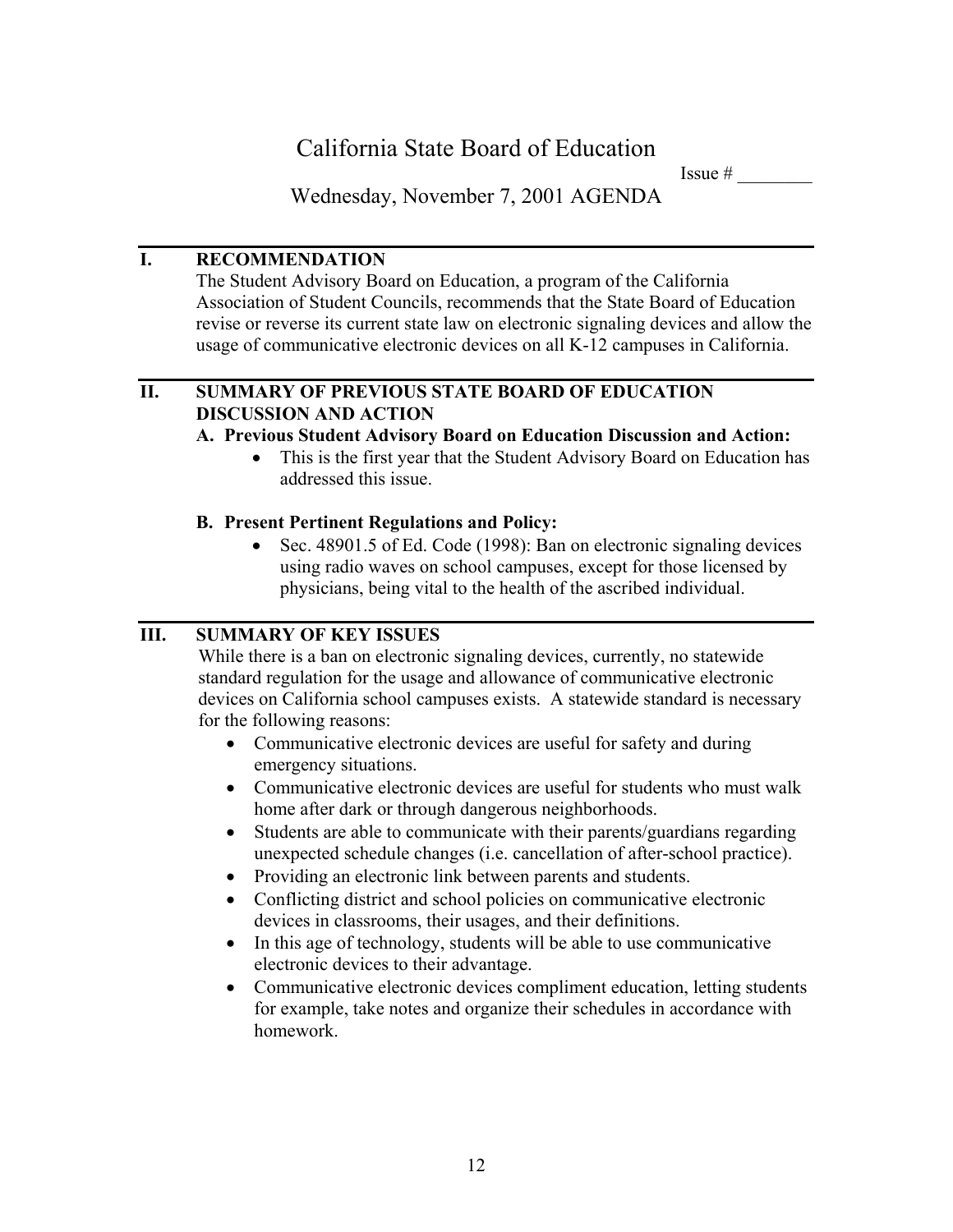The Student Advisory Board on Education acknowledges that costs will be needed to enable this recommendation. These costs include printing booklets that will be distributed to all schools for all students, teachers, administrators, and other critical stakeholders in the California educational system. These costs also include creating a task force to oversee the implementation of this recommendation.

## **V. BACKGROUND INFORMATION A. CRITERIA FOR IMPLEMENTATION**

The Student Advisory Board on Education recommends that the following criteria be implemented to reach the goal of the statewide standard for communicating electronic devices within California public K-12 schools:

- The Department of Education forms a task force consisting of students, teachers, administration, and school officials to administer and oversee the implementation of this policy.
- The Department of Education designates the aforementioned task force (Part IV. Fiscal Analysis) or another at their discretion to create a booklet that contains but is not limited to the elements of our vision, stating:
	- That students are allowed to use communicative electronic devices to help their education and organization.
	- That there will be no consequences for students who use their communicative electronic devices and abide by the rules set forth pertaining to their use.
	- That students use communicative electronic devices appropriately and so that the device does not disturb class.
	- That a statewide standard allowing communicative electronic devices on California campuses be implemented and enforced.
- The definition of communicative electronic devices is any electronic device that uses but is not limited to radio, infrared, and hard-wired signals. These devices may be used not only for communication, both voice and text, but also for word processing, organizational, and related programs designed for or beneficial to educational purposes. Examples of such include cellular phones, personal digital assistants (PDA), and laptop computers.
- Communicative electronic devices are allowed to be used during instructional time only if they benefit the student's education.
- All California school districts create their own disciplinary policies for violation of the elements of the aforementioned booklet according to their own set of disciplinary policies.
- All schools include the contents of the aforementioned booklet in their own student handbook on rules and regulations.
- A contract consisting of statewide standards and each district's own disciplinary policy is to be signed by the student and their parent/guardian.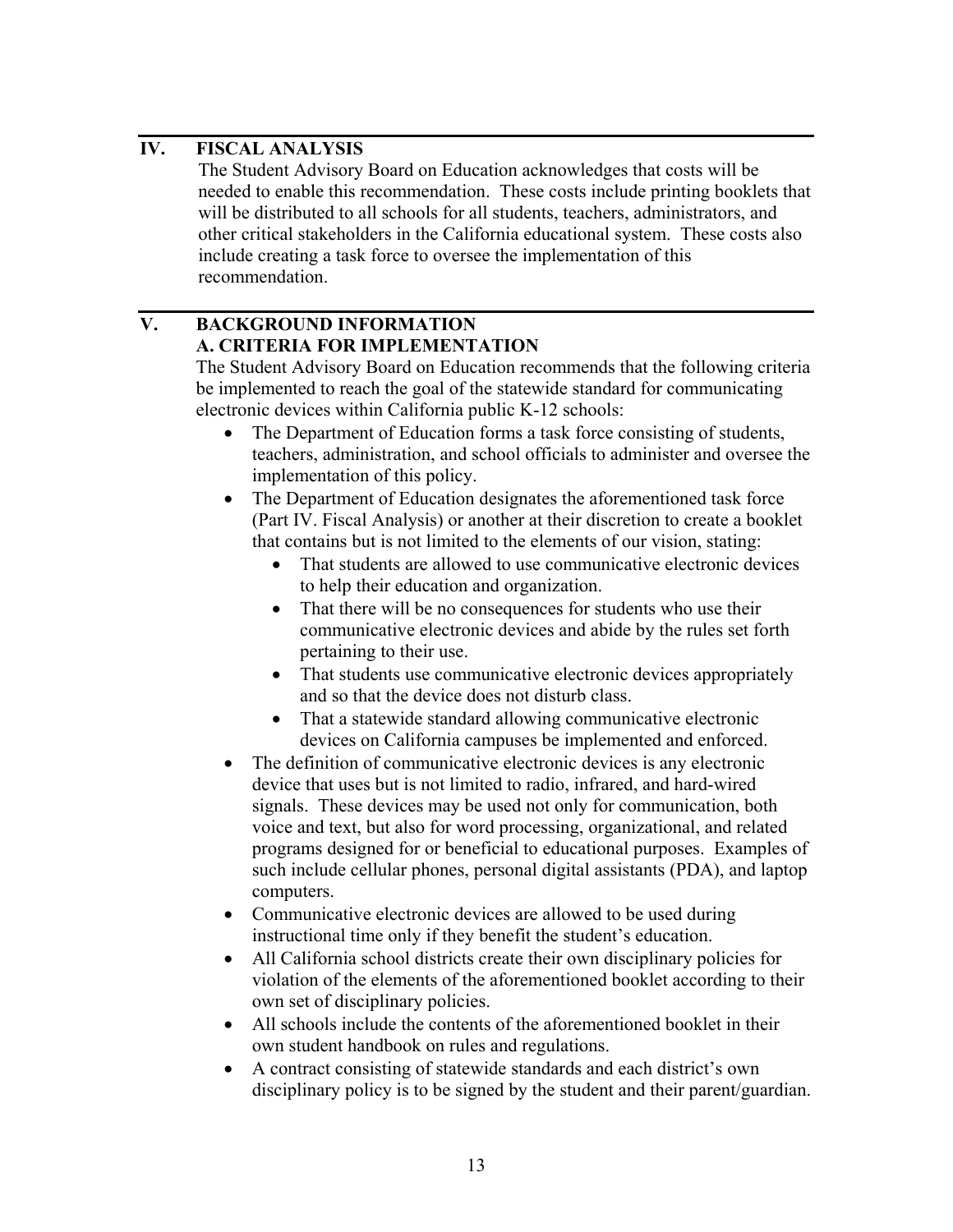#### **B. FIELD INVOLVEMENT**

- School district officials implement the policies stated in the aforementioned booklet.
- Both students and their parents must sign the aforementioned contract for communicative electronic devices to be used.
- School boards recommend that the school districts enact our recommendation.
- School officials agree to and enforce their disciplinary policies.

#### **C. ALTERNATIVES**

In the event that certain aspects of this proposal are not accepted, the Student Advisory Board on Education suggests the following solutions:

- Recommend that communicative electronic devices be allowed on campus only to be used before and after school hours.
- Recommend more payphones be installed on campuses at cheaper rates.
- Recommend that phones be installed in all instructional classrooms.
- Recommend that school districts enact lenient policies on the use of communicative electronic devices.

#### **D. RATIONALE**

The world that we live in today has changed dramatically over the last fifteen years. Communicative electronic devices are significantly different from the electronic signaling devices of 1988. Today's technology incorporates several helpful functions into one diverse machine.

Some other state's electronic policies do not condone the usage of these devices, which we find outdated in this new age of technology. These policies do not allow students to fully utilize electronic aides in their education, leaving them at a disadvantage.

We acknowledge that these electronics are not a necessity but a privilege and life can go on as it did fifty years ago. These devices do, however, provide added safety nets for today's students as well as helping them with their schoolwork and schedules. We can use this excelling technology today, tomorrow, and for the rest of our lives.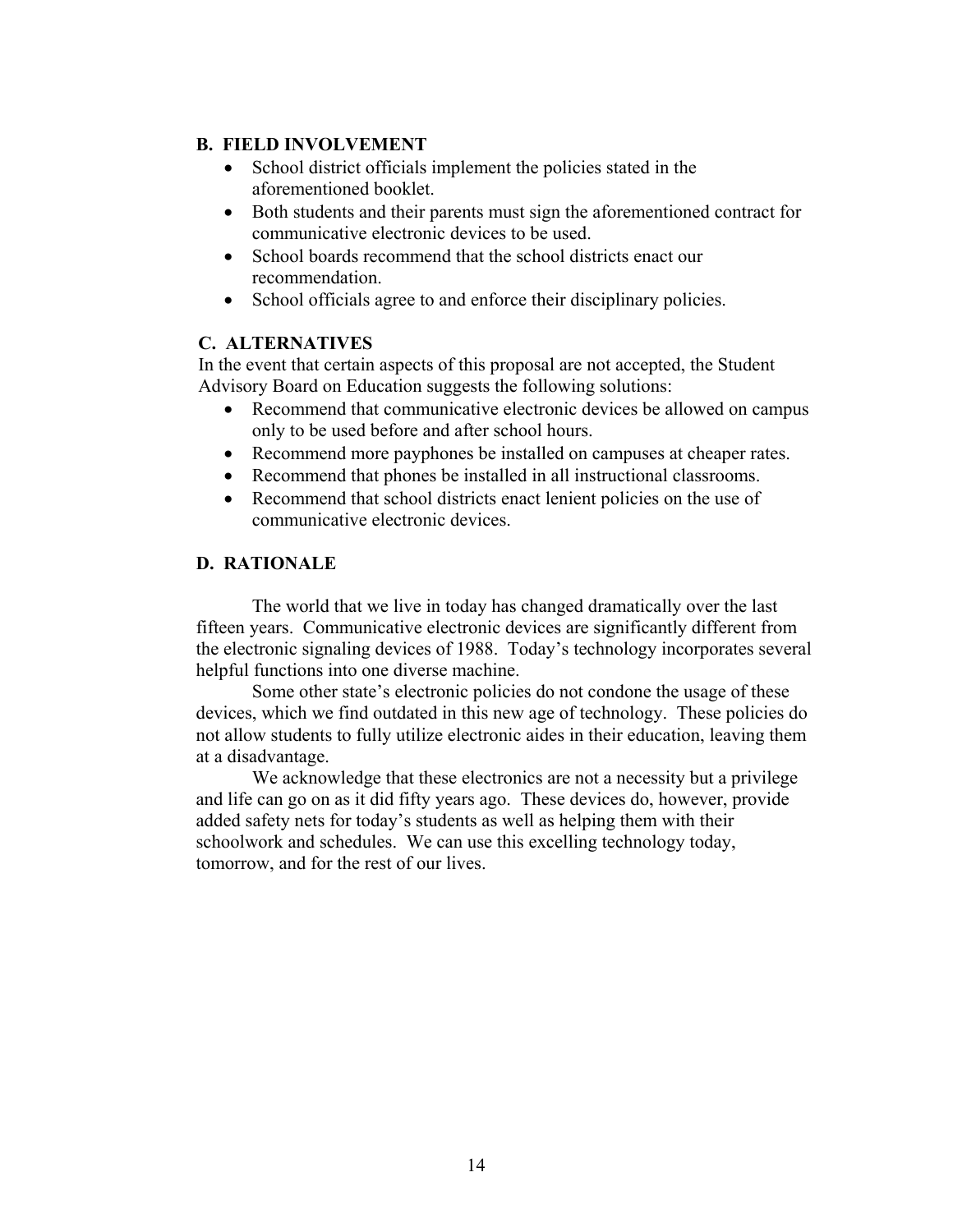Issue  $#$ 

Wednesday, November 7, 2001 AGENDA

#### **I. RECOMMENDATION**

The Student Advisory Board on Education (SABE), a program of the California Association of Student Councils (CASC), recommends that the State Board of Education implement measures to better inform students and parents of the purpose and content of standardized tests being administered in California. An informational packet should be sent annually from the State Department of Education to the households of students enrolled in grades 2-12 for the purpose of informing their parents about the content and importance of each of the tests administered in California.

#### **II. SUMMARY OF PREVIOUS STATE BOARD OF EDUCATION DISCUSSION AND ACTION**

#### **A. Previous Student Advisory Board on Education Discussion and Action:**

- 1987 SABE proposal advocated student feedback to teachers
- 1988 SABE proposal advocated providing a process for eliciting student feedback to teachers
- 1988 SABE proposal suggested that local districts establish evaluation programs
- 2000 SABE proposal advocated student evaluation of teacher performance

## **B. Present Pertinent Regulations and Policy:**

• Sec. 44662, Evaluation of teachers

## **III. SUMMARY OF KEY ISSUES**

Standardized tests are used as the primary indicated of a school's performance under California's accountability system. Scores obtained through standardized testing are used to direct the flow of support money to schools in need of improvement. Therefore, it is important that all schools are fairly represented by the testing results. If this system is to provide accurate information to the state and act as a catalyst for change towards a standardized curriculum, students and parents need to be made aware of the purpose of the test. Currently:

- It is the responsibility of the individual school districts to inform students and parents about the content and purpose of standardized tests. This leads to a disparity in the amount of information being received by students, as some districts do no have the resources or the will to run awareness campaigns.
- Parents are not informed about the impact that the test can have on their child's education.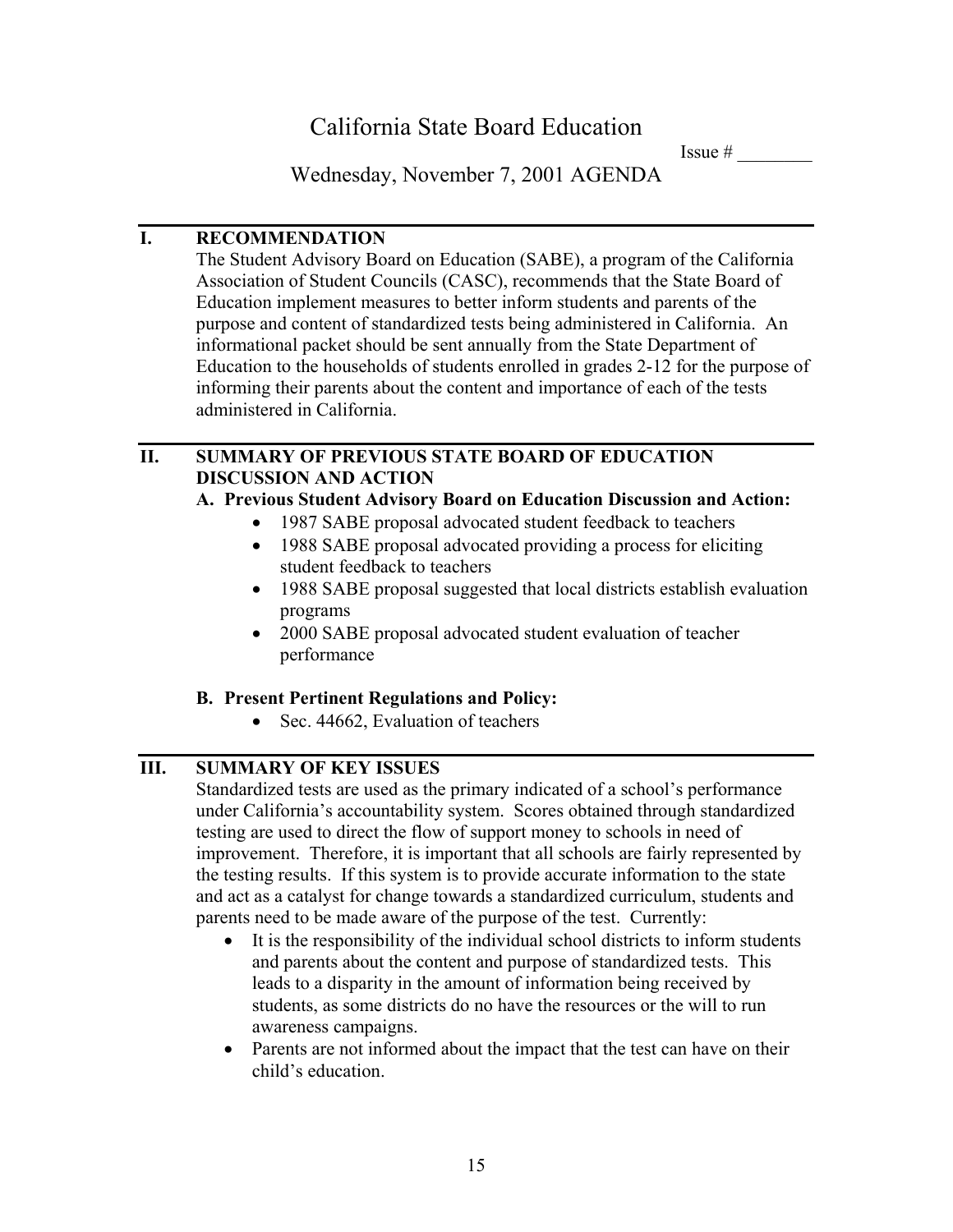- Students are not motivated to do well on standardized tests because they don't know what the purpose of these tests are, and what effects they have on their education.
- Not all parents are aware that their children have the opportunity to take higher-level tests such as Golden State Exams (GSE), Advanced Placement (AP) Tests, and International Baccalaureate (IB) Tests.

The State Board of Education would be responsible for allocating money to support an informational campaign for the purpose of informing parents and students about standardized testing. These funds would be used for the creation and distribution of a packet describing standardized test programs.

#### **V. BACKGROUND INFORMATION A. CRITERIA FOR IMPLEMENTATION**

The Student Advisory Board on Education recommends that the following steps be taken to implement the informational packet:

- The State Board of Education shall support the process of disseminating information concerning standardized testing directly to parents.
- The State Board of Education shall annually allocate funding for the creation, reproduction, and distribution of a packet containing information about all standardized tests used in California.

#### **B. FIELD INVOLVEMENT**

- The State Legislature may be asked to allocate additional funds for use by the State Board of Education for the purpose of producing the packets.
- The Department of Education would be responsible for the logistics of producing the packets and distributing them to parents.
- An agency or company may be contracted to design a packet that presents information about tests such as the SAT-9, STAR, GSE, AP, IB, and California High School Exit Exam. This packet should be both informative and attractive.
- Individual school districts would need to be prepared to provide supplemental information to parents and students as appropriate.

#### **C. ALTERNATIVES**

The Board may wish to consider the following alternatives in addition to the above recommendations:

• The State Department of Education shall develop material explaining standardized testing using a rhetoric that is understandable to both parents and students. This material shall be sent to school districts with a strong recommendation that it be reproduced and distributed to parents.